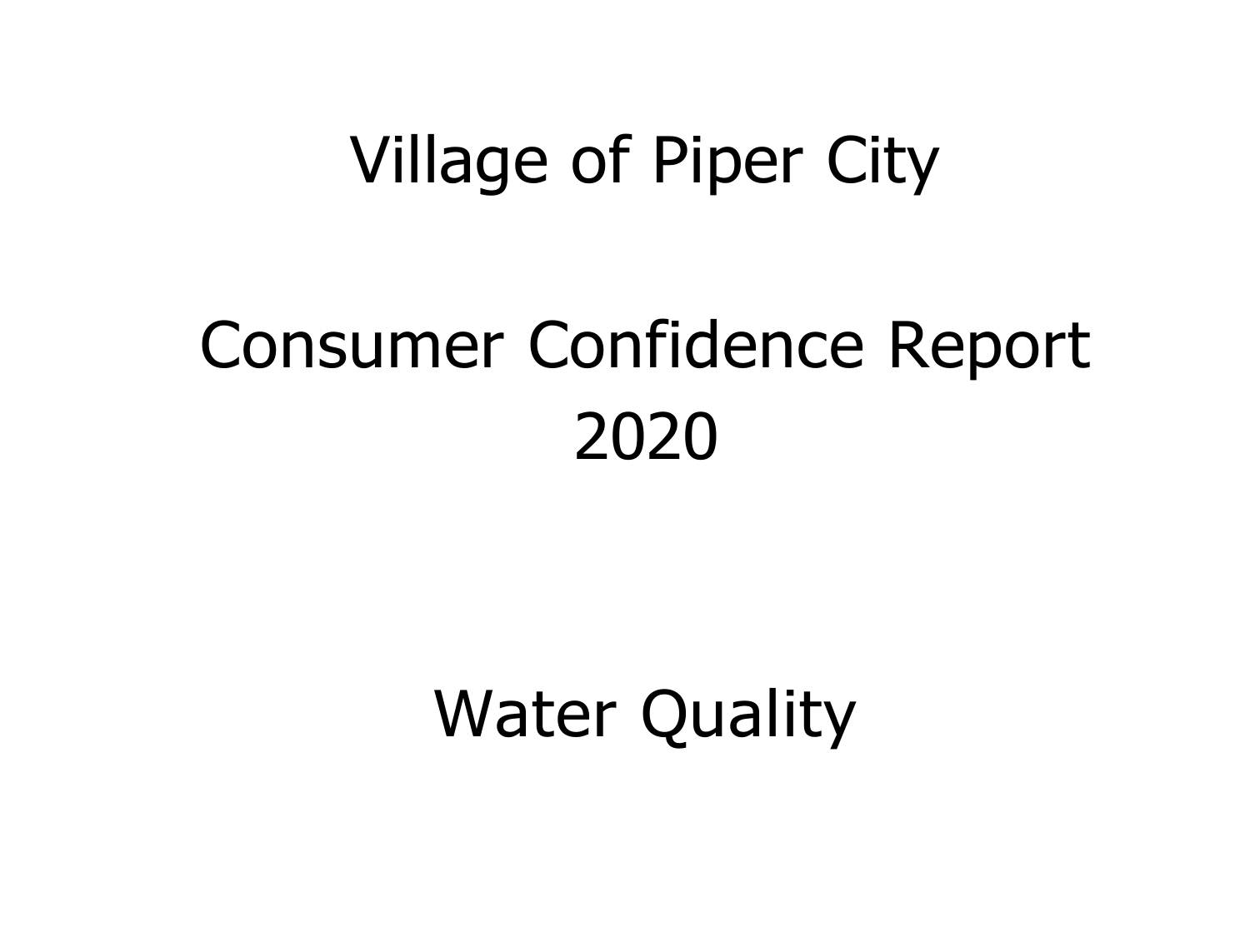### Annual Drinking Water Quality Report

|                                                                                                                                                                               |                                                                                                                                                                                                                                                                                                                                                            | Drinking water, including bottled water, may                                                                                                                                                                                                                                                                                                                                                                                                                                                                                                                                                                                                     |  |  |  |
|-------------------------------------------------------------------------------------------------------------------------------------------------------------------------------|------------------------------------------------------------------------------------------------------------------------------------------------------------------------------------------------------------------------------------------------------------------------------------------------------------------------------------------------------------|--------------------------------------------------------------------------------------------------------------------------------------------------------------------------------------------------------------------------------------------------------------------------------------------------------------------------------------------------------------------------------------------------------------------------------------------------------------------------------------------------------------------------------------------------------------------------------------------------------------------------------------------------|--|--|--|
| PIPER CITY                                                                                                                                                                    | Source of Drinking Water                                                                                                                                                                                                                                                                                                                                   | reasonably be expected to contain at least small                                                                                                                                                                                                                                                                                                                                                                                                                                                                                                                                                                                                 |  |  |  |
| IL0530300                                                                                                                                                                     | The sources of drinking water (both tap water and<br>bottled water) include rivers, lakes, streams,<br>ponds, reservoirs, springs, and wells. As water                                                                                                                                                                                                     | amounts of some contaminants. The presence of<br>contaminants does not necessarily indicate that<br>water poses a health risk, more information about<br>contaminants and potential health effects can be<br>obtained by calling the EPAs Safe Drinking Water                                                                                                                                                                                                                                                                                                                                                                                    |  |  |  |
| Annual Water Quality Report for the period of January 1<br>t.o.                                                                                                               | travels over the surface of the land or through the<br>ground, it dissolves naturally-occurring minerals                                                                                                                                                                                                                                                   |                                                                                                                                                                                                                                                                                                                                                                                                                                                                                                                                                                                                                                                  |  |  |  |
| December 31, 2020                                                                                                                                                             | and, in some cases, radioactive material, and can<br>pick up substances resulting from the presence of                                                                                                                                                                                                                                                     | Hotline at (800) 426-4791.                                                                                                                                                                                                                                                                                                                                                                                                                                                                                                                                                                                                                       |  |  |  |
| This report is intended to provide you with important<br>information about your drinking water and the efforts<br>made<br>by the water system to provide safe drinking water. | animals or from human activity.<br>Contaminants that may be present in source<br>water<br>include:                                                                                                                                                                                                                                                         | In order to ensure that tap water is safe to<br>drink, EPA prescribes regulations which limit the<br>amount of certain contaminants in water provided                                                                                                                                                                                                                                                                                                                                                                                                                                                                                            |  |  |  |
| The source of drinking water used by<br>PIPER CITY is Ground Water                                                                                                            | Microbial contaminants, such as viruses and<br>bacteria, which may come from sewage treatment<br>plants, septic systems, agricultural livestock<br>operations, and wildlife.                                                                                                                                                                               | by public water systems. FDA regulations establish<br>limits for contaminants in bottled water which<br>must provide the same protection for public<br>health.                                                                                                                                                                                                                                                                                                                                                                                                                                                                                   |  |  |  |
| For more information regarding this report contact:                                                                                                                           | Inorganic contaminants, such as salts and<br>metals, which can be naturally-occurring or                                                                                                                                                                                                                                                                   | Some people may be more vulnerable to contaminants<br>in drinking water than the general population.                                                                                                                                                                                                                                                                                                                                                                                                                                                                                                                                             |  |  |  |
| Phone 815-686-2462                                                                                                                                                            | result<br>from urban storm water runoff, industrial or<br>domestic wastewater discharges, oil and gas<br>production, mining, or farming.                                                                                                                                                                                                                   | Immuno-compromised persons such as persons with<br>cancer undergoing chemotherapy, persons who have<br>undergone organ transplants, people with DIV/AIDS<br>or other immune system disorders, some elderly and                                                                                                                                                                                                                                                                                                                                                                                                                                   |  |  |  |
| Este informe contiene informaciOn muy importante<br>sobre<br>el aqua que usted bebe. Traddzcalo 6 hable con<br>alquien<br>que lo entienda bien.                               | Pesticides and herbicides, which may come from a<br>variety of sources such as agriculture, urban storm<br>water runoff, and residential uses.<br>Organic chemical contaminants, including<br>synthetic and volatile organic chemicals, which are<br>by-products of industrial processes and petroleum<br>production, and can also come from gas stations, | infants can be particularly at risk from<br>infections. These people should seek advice about<br>drinking water from their health care providers.<br>EPA/CDC quidelines on appropriate means to lessen<br>the risk of infection by Cryptosporidium and other<br>microbial contaminants are available from the Safe<br>Drinking Water Hotline (800-426-4791).                                                                                                                                                                                                                                                                                     |  |  |  |
|                                                                                                                                                                               | urban storm water runoff, and septic systems.                                                                                                                                                                                                                                                                                                              | If present, elevated levels of lead can cause<br>serious health problems, especially for pregnant                                                                                                                                                                                                                                                                                                                                                                                                                                                                                                                                                |  |  |  |
|                                                                                                                                                                               | Radioactive contaminants, which can be<br>naturally-occurring or he the result of oil and                                                                                                                                                                                                                                                                  | women and young children. Lead in drinking water<br>is primarily from materials and components<br>associated with service lines and home plumbing.<br>We cannot control the variety of materials used<br>in<br>plumbing components. When your water has been<br>sitting for several hours, you can minimize the<br>potential for lead exposure by flushing your tap<br>for 30 seconds to 2 minutes before using water<br>for<br>drinking or cooking. If you are concerned about<br>lead in your water, you may wish to have your<br>water tested. Information on lead in drinking<br>water, testing methods, and steps you can take<br>$t \circ$ |  |  |  |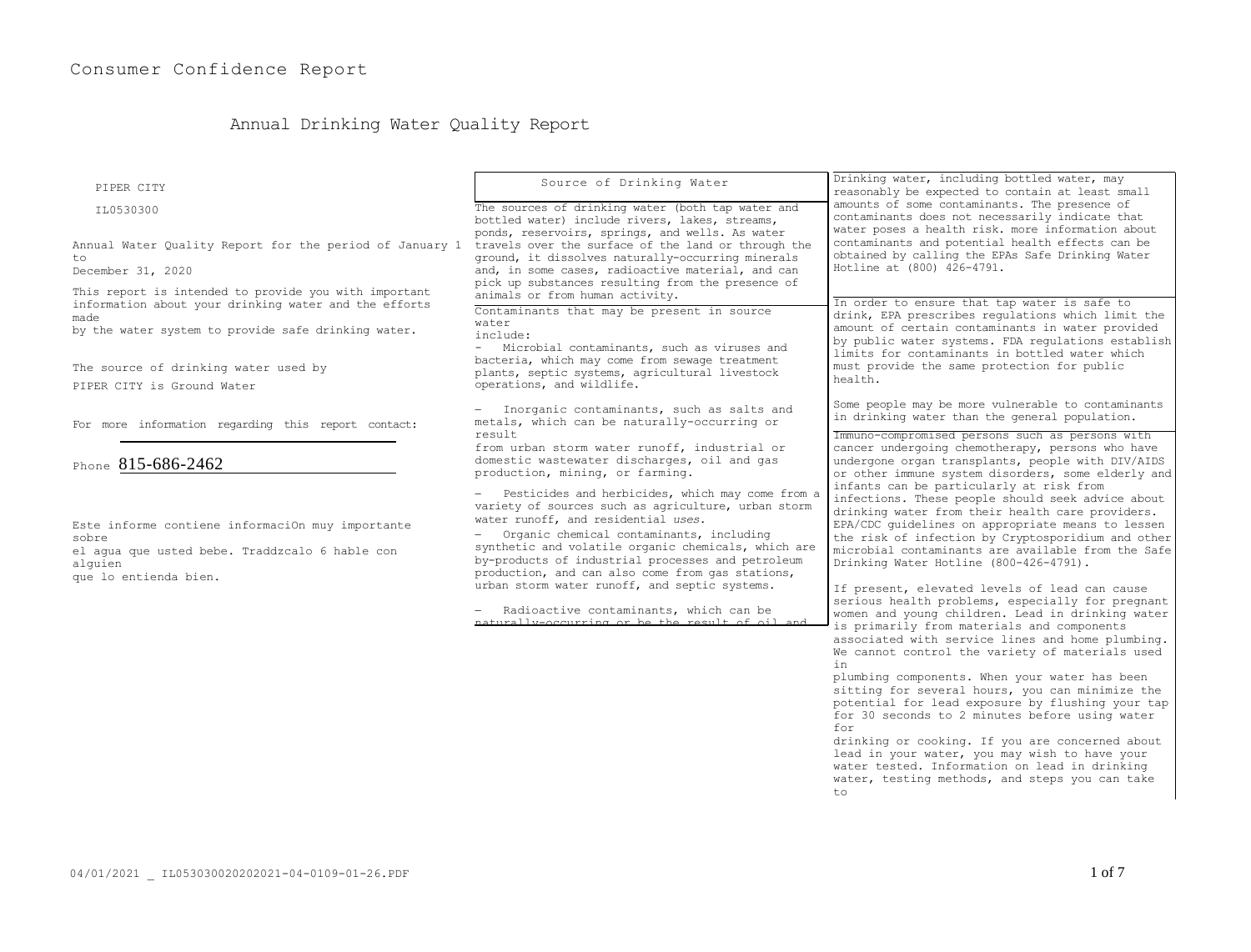#### Source Water Information

|                | Source Water Name | Type of Water | Report Status Location |                               |                                |
|----------------|-------------------|---------------|------------------------|-------------------------------|--------------------------------|
| WELL 6 (47532) |                   | GW            |                        |                               | 0.5 BLOCK EAST OF VILLAGE HALL |
| WELL 7 (47533) |                   | GW            |                        | IN TPO2 AT CLARK & PEORIA ST  |                                |
| WELL 8 (01207) |                   | GW            |                        | LOCATED 400 FEET SW OF WELL 7 |                                |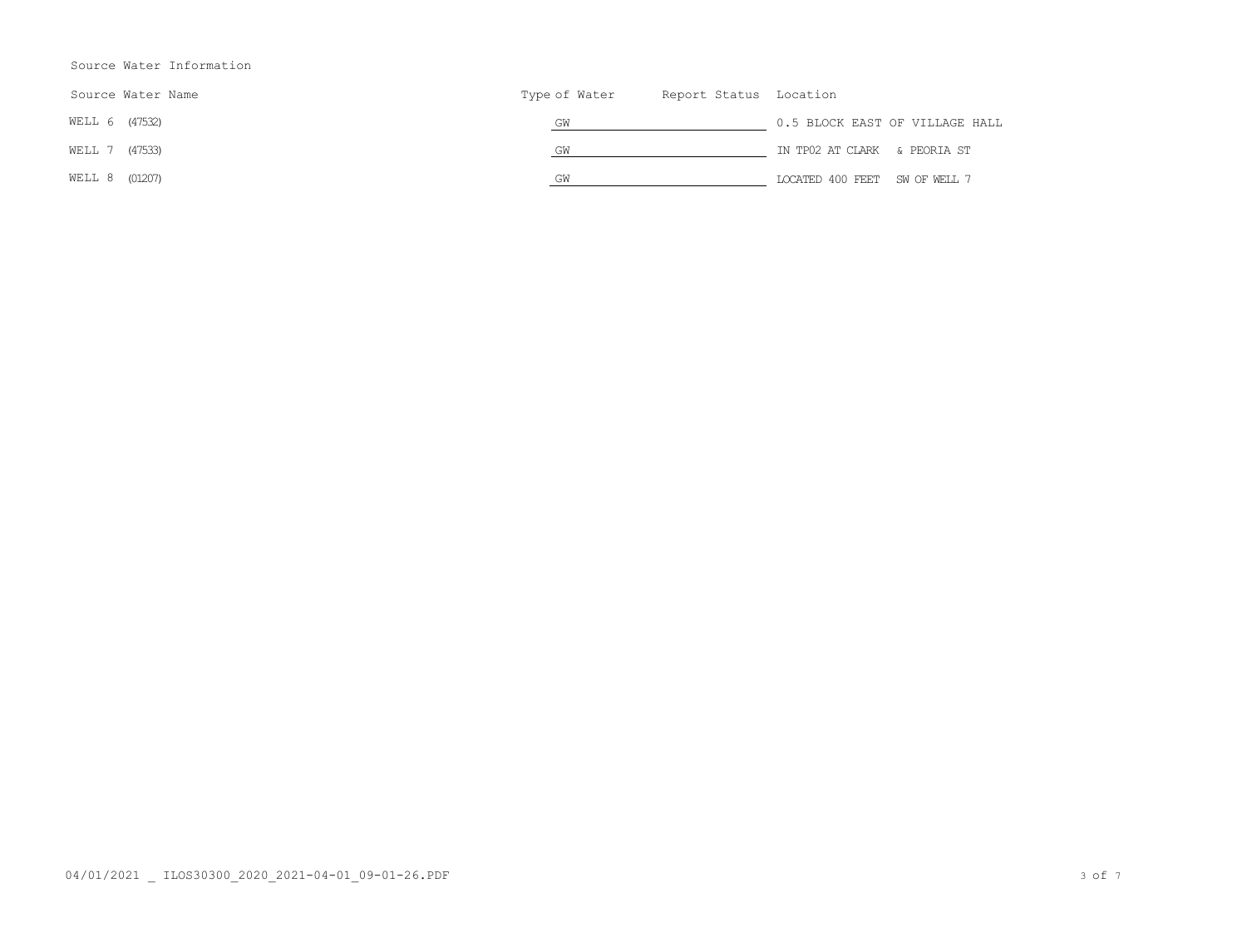We want our valued customers to be informed about their water quality. If you would like to learn more, please feel welcome to attend any of our reqularly scheduled meetings. The source water assessment for our supply has been completed by the Illinois EPA. If you would like a copy of this information, please stop<br>by City Hall or call our water operator at wiz-6862462. To vi by City Hall or call our water operator at wiz-6862462 . To view a summary version of the completed Source Water Assessments, including: Importance of Source Water; Susceptibility to Contamination Determination; and documentation/recommendation of Source Water Protection Efforts, you may access the Illinois EPA

website at<http://www.epa.state.il.us/cgi-bin/wp/swap-fact-sheets.pl.>

Source of Water: PIPER CITYTo determine Piper City's susceptibility to groundwater contamination, a Well Site Survey, published in 1991 by the Illinois EPA, and Source Water Protection Plan were reviewed. Based on the information contained in these documents, seven potential sources of groundwater contamination are present that could pose a hazard to groundwater pumped by the Piper City community water supply wells. These include Brenton TWP, Meir Oil Co., Hitchen's Oil Co., Phillips Service Center, Green Street Car, Phillips Oil Co., and unknown above ground storage tank. Based on information provided by Piper City's water supply officials, Ford Central C.U.S.D. #8 in the above site table has changed its name to Tri Point C.U.S.D. 6J.Based upon this information, the Illinois EPA has determined that Piper City Wells #6, #7, and #8 are not susceptible to IOC, VOC, or SOC contamination. This determination is based on a number of criteria including: monitoring conducted at the wells; monitoring conducted at the entry point to the distribution system; and the available hydrogeologic data for the wells.In anticipation of the U.S. EPA's proposed Ground Water Rule, the Illinois EPA has determined that Piper City's community water supply wells are not vulnerable to viral contamination. This determination is based upon the evaluation of the following criteria during the Vulnerability Waiver Process: the community's wells are properly constructed with sound integrity and proper site conditions; there is a hydrogeologic barrier that restricts pathogen movement; all potential routes and sanitary defects have been mitigated such that the source water is adequately protected; monitoring data did not indicate a history of disease outbreak; and the sanitary survey of the water supply did not indicate a viral contamination threat. However, having stated this, the U.S. EPA is proposing to require States to identify systems in karst, gravel and fractured rock aquifer systems as sensitive. Water systems utilizing these aquifer types would be required to perform routine source water monitoring. Because the community's wells are constructed in a confined aquifer, which should provide an adequate degree of protection to prevent the movement of pathogens into the wells, well hydraulics

were not considered to be a significant factor in the vulnerability determination.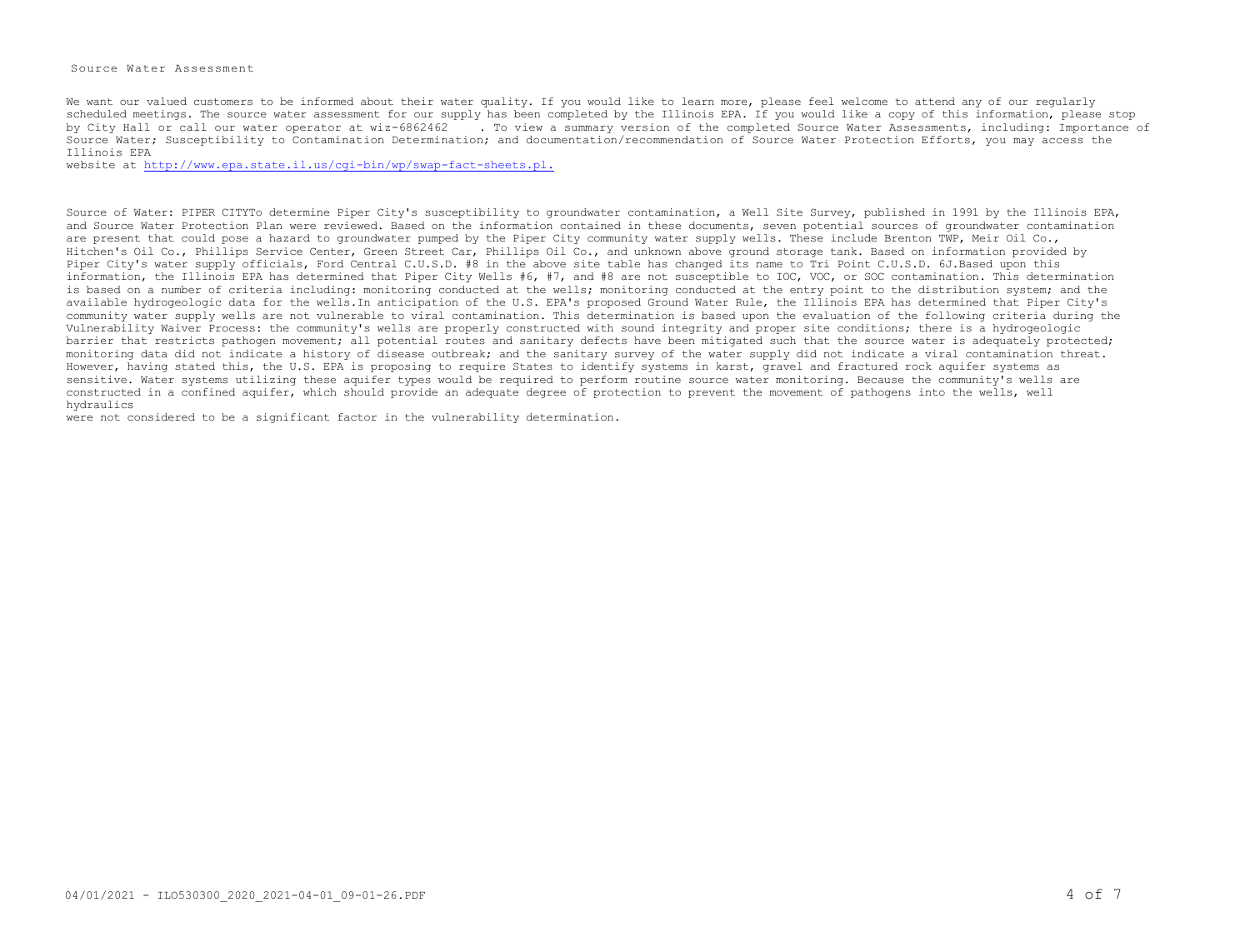#### **Lead and Copper**

Definitions:

Action Level Goal (ALG): The level of a contaminant in drinking water below which there is no known or expected risk to health. ALGs allow for a margin of safety. The concentration of a contaminant which,<br>Action Level: The concentration of a contaminant which, treatment or other requirements which a water s stem must follow

| Lead and Copper | Date Sampled | MCLG | Action Level<br>(AL) | 90th<br>Percentile | 8 Sites Over<br>AL | Units | Violation | Likely Source of Contamination                                                                                |
|-----------------|--------------|------|----------------------|--------------------|--------------------|-------|-----------|---------------------------------------------------------------------------------------------------------------|
| Copper          | 07/11/2018   |      | 1.3                  | 0.162              |                    | ppm   |           | Erosion of natural deposits; Leaching from<br>wood preservatives; Corrosion of household<br>plumbing systems. |

#### **Water Quality Test Results**

| Definitions:                                          | The following tables contain scientific terms and measures, some of which may require explanation.                                                                                                                                                                                                                                                        |  |  |  |  |  |
|-------------------------------------------------------|-----------------------------------------------------------------------------------------------------------------------------------------------------------------------------------------------------------------------------------------------------------------------------------------------------------------------------------------------------------|--|--|--|--|--|
| Avq:                                                  | Requiatory compliance with some MCLs are based on running annual average of monthly samples.                                                                                                                                                                                                                                                              |  |  |  |  |  |
| Level 1 Assessment:                                   | A Level 1 assessment is a study of the water system to identify potential problems and determine (if possible)<br>why                                                                                                                                                                                                                                     |  |  |  |  |  |
| Level 2 Assessment:                                   | total coliform bacteria have been found in our water system.                                                                                                                                                                                                                                                                                              |  |  |  |  |  |
|                                                       | A Level 2 assessment is a very detailed study of the water system to identify potential problems and determine (if<br>possible) why an E. coli MCL violation has occurred and/or why total coliform bacteria have been found in our water<br>system on multiple occasions.                                                                                |  |  |  |  |  |
| Maximum Contaminant Level or MCL:                     | The highest level of a contaminant that is allowed in drinking water. MCLs are set as close to the MCLGs as<br>feasible<br>using the best available treatment technology.                                                                                                                                                                                 |  |  |  |  |  |
|                                                       | Maximum Contaminant Level Goal or MCLG: The level of a contaminant in drinking water below which there is no known or expected risk to health. MCLGs<br>allow<br>for a margin of safety.                                                                                                                                                                  |  |  |  |  |  |
| MRDL:                                                 | Maximum residual disinfectant level or The highest level of a disinfectant allowed in drinking water. There is convincing evidence that addition of a<br>disinfectant is necessary for control of microbial contaminants.                                                                                                                                 |  |  |  |  |  |
| Maximum residual disinfectant level<br>goal or MRDLG: | The level of a drinking water disinfectant below which there is no known or expected risk to health. MRDLG5<br>do not<br>n 1966 - Andreas III, ann an Cairline ann an Comhairle ann an Christian ann an Christian ann an Christian ann<br>the contract of the contract of the contract of the contract of the contract of the contract of the contract of |  |  |  |  |  |
| na:                                                   | not applicable.                                                                                                                                                                                                                                                                                                                                           |  |  |  |  |  |
| mrem:                                                 | millirems per year (a measure of radiation absorbed by the body)                                                                                                                                                                                                                                                                                          |  |  |  |  |  |
| ppb:                                                  | micrograms per liter or parts per billion - or one ounce in 7,350,000 gallons of water.                                                                                                                                                                                                                                                                   |  |  |  |  |  |
| ppm:                                                  | milligrams per liter or parts per million - or one ounce in 7,350 gallons of water.                                                                                                                                                                                                                                                                       |  |  |  |  |  |
| Treatment Technique or TT:                            | A required process intended to reduce the level of a contaminant in drinking water.                                                                                                                                                                                                                                                                       |  |  |  |  |  |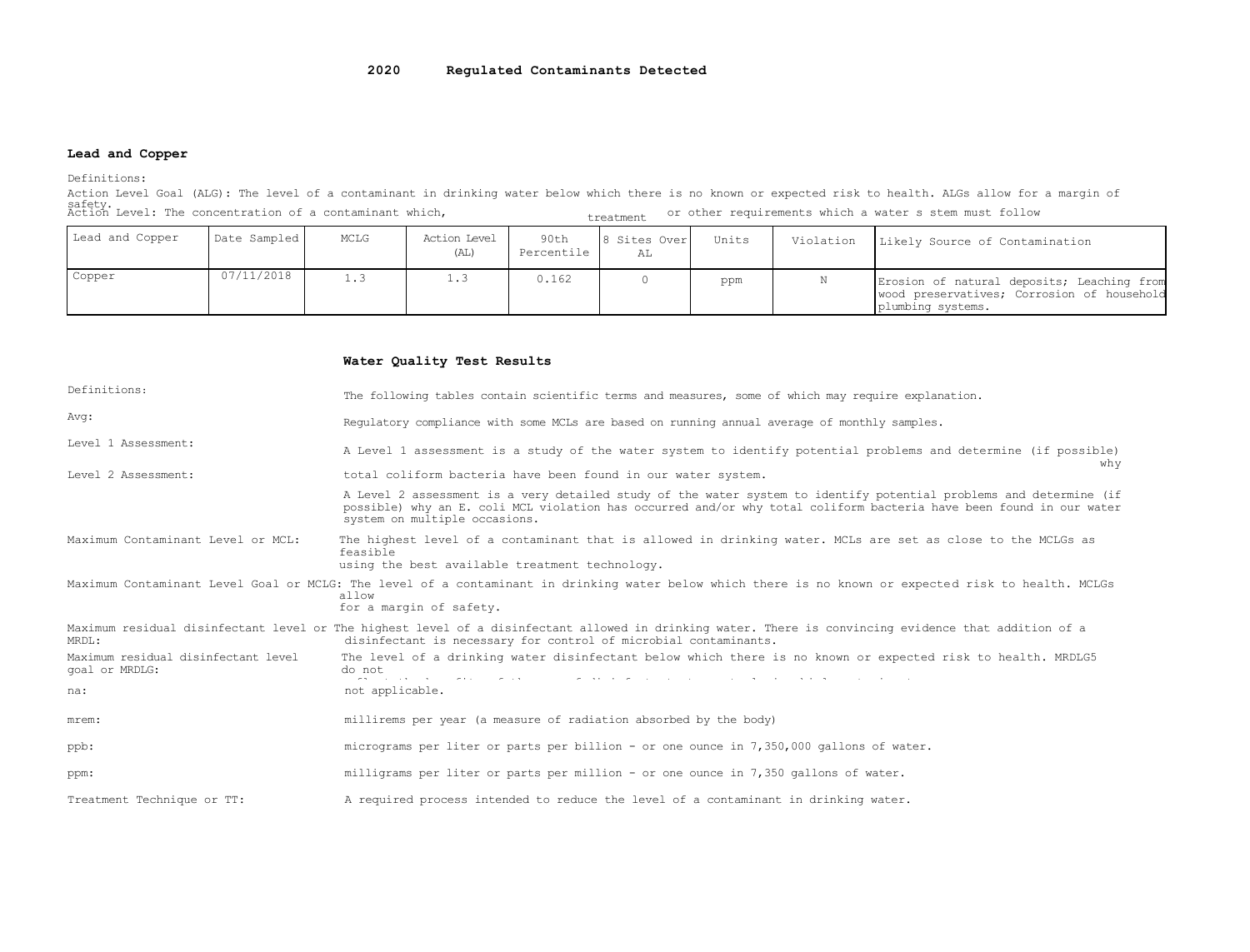04/01/2021 \_ IL0530300\_2020\_2021-04-01\_09-01-26.PDF  $\qquad \qquad$